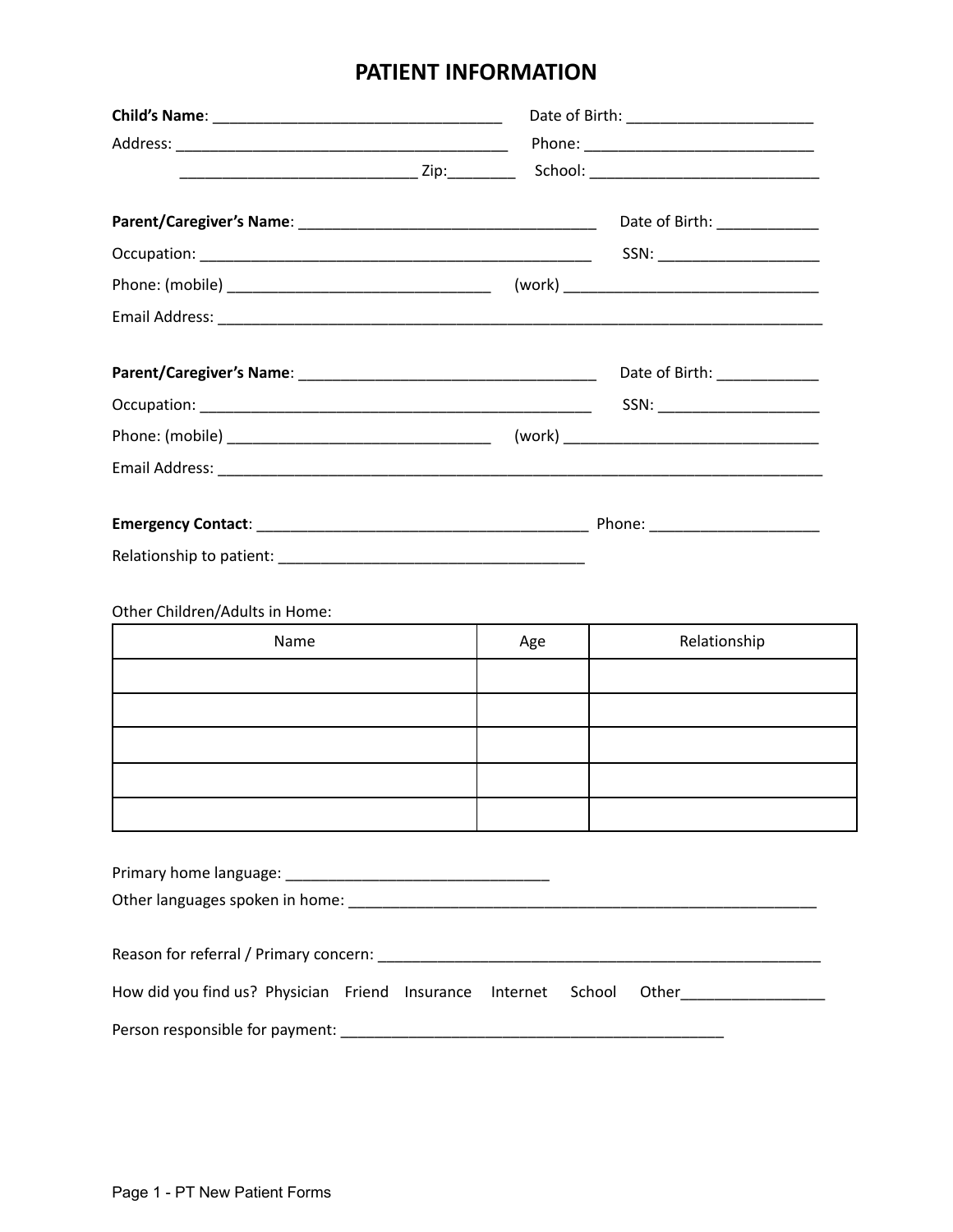## **HEALTH HISTORY**

| <b>Prenatal and Birth History</b><br>During this pregnancy and/or delivery, did mother or baby experience any complications? If so, please<br>describe.<br><u> 1989 - Johann Harry Harry Harry Harry Harry Harry Harry Harry Harry Harry Harry Harry Harry Harry Harry Harry</u> |                                                                                                        |  |  |
|----------------------------------------------------------------------------------------------------------------------------------------------------------------------------------------------------------------------------------------------------------------------------------|--------------------------------------------------------------------------------------------------------|--|--|
| Length of pregnancy: __________________________                                                                                                                                                                                                                                  |                                                                                                        |  |  |
|                                                                                                                                                                                                                                                                                  | Has your child ever been hospitalized? Yes No If yes, when and describe: __________________________    |  |  |
|                                                                                                                                                                                                                                                                                  | Has your child had any other significant illnesses, injuries, or surgeries? If yes, when and describe: |  |  |
|                                                                                                                                                                                                                                                                                  |                                                                                                        |  |  |
| Please list any specific food, medicinal, or environmental allergies:                                                                                                                                                                                                            |                                                                                                        |  |  |
|                                                                                                                                                                                                                                                                                  |                                                                                                        |  |  |

| <b>Illnesses</b>  | Age | <b>Severity</b> | <b>Developmental Changes</b> |
|-------------------|-----|-----------------|------------------------------|
| Pneumonia         |     |                 |                              |
| Influenza         |     |                 |                              |
| Asthma            |     |                 |                              |
| Encephalitis      |     |                 |                              |
| Meningitis        |     |                 |                              |
| Whooping Cough    |     |                 |                              |
| Allergies         |     |                 |                              |
| High Fever (104+) |     |                 |                              |
| Ear Infections    |     |                 |                              |
| <b>Seizures</b>   |     |                 |                              |
| COVID-19          |     |                 |                              |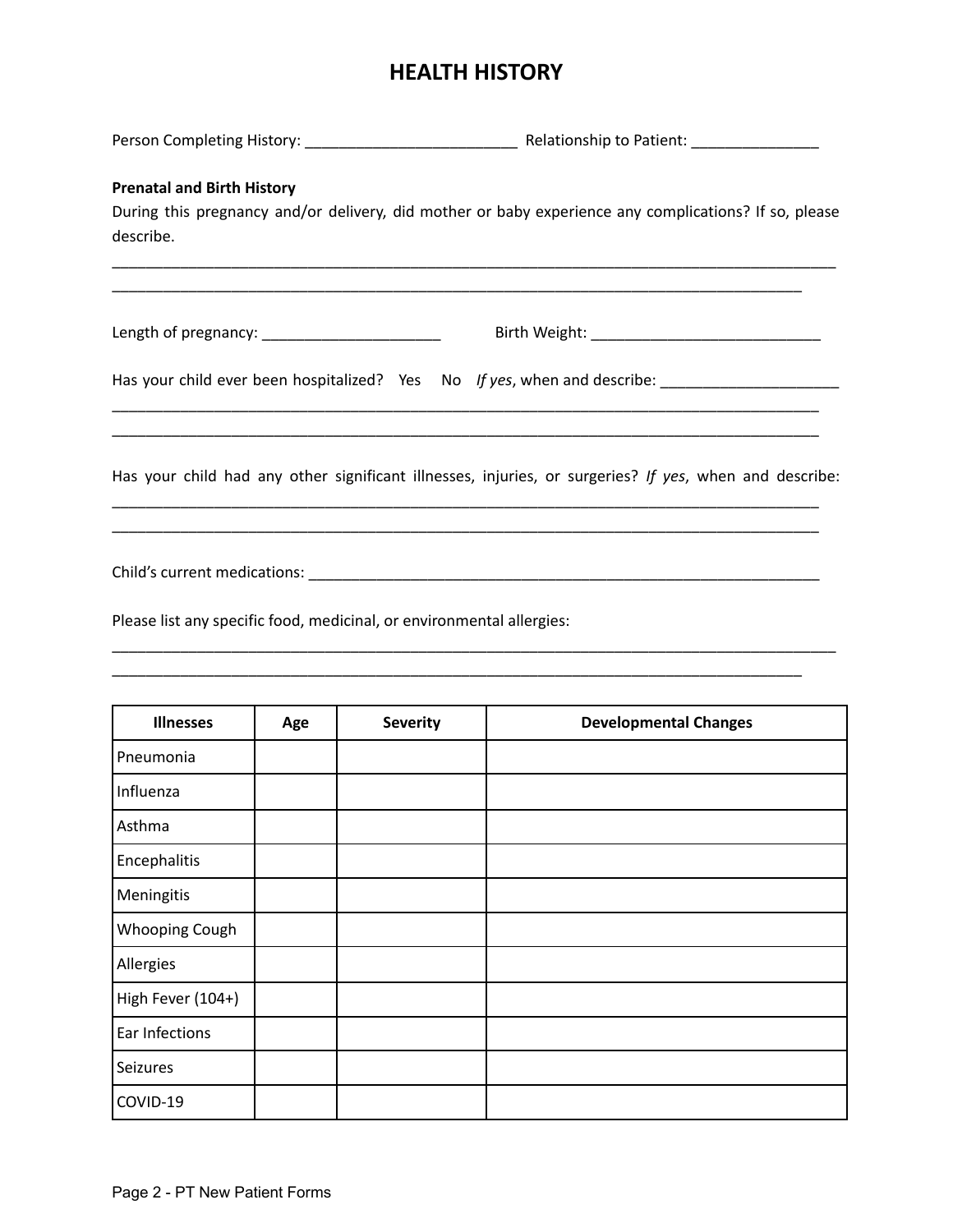## **Prior Evaluations**

|                             | <b>Date</b> | Results |
|-----------------------------|-------------|---------|
| Speech/Language             |             |         |
| <b>Occupational Therapy</b> |             |         |
| Physical Therapy            |             |         |
| Hearing                     |             |         |
| Vision                      |             |         |
| Neurological                |             |         |
| Psychological               |             |         |
| Other                       |             |         |

*Please provide previous evaluation reports from other professionals or provide facility and/or name of evaluator to request records. This information may be helpful in assessing and planning of treatment for your child.*

\_\_\_\_\_\_\_\_\_\_\_\_\_\_\_\_\_\_\_\_\_\_\_\_\_\_\_\_\_\_\_\_\_\_\_\_\_\_\_\_\_\_\_\_\_\_\_\_\_\_\_\_\_\_\_\_\_\_\_\_\_\_\_\_\_\_\_\_\_\_\_\_\_\_\_\_\_\_\_\_\_\_\_\_\_ \_\_\_\_\_\_\_\_\_\_\_\_\_\_\_\_\_\_\_\_\_\_\_\_\_\_\_\_\_\_\_\_\_\_\_\_\_\_\_\_\_\_\_\_\_\_\_\_\_\_\_\_\_\_\_\_\_\_\_\_\_\_\_\_\_\_\_\_\_\_\_\_\_\_\_\_\_\_\_\_\_\_\_\_\_ \_\_\_\_\_\_\_\_\_\_\_\_\_\_\_\_\_\_\_\_\_\_\_\_\_\_\_\_\_\_\_\_\_\_\_\_\_\_\_\_\_\_\_\_\_\_\_\_\_\_\_\_\_\_\_\_\_\_\_\_\_\_\_\_\_\_\_\_\_\_\_\_\_\_\_\_\_\_\_\_\_\_\_\_\_

\_\_\_\_\_\_\_\_\_\_\_\_\_\_\_\_\_\_\_\_\_\_\_\_\_\_\_\_\_\_\_\_\_\_\_\_\_\_\_\_\_\_\_\_\_\_\_\_\_\_\_\_\_\_\_\_\_\_\_\_\_\_\_\_\_\_\_\_\_\_\_\_\_\_\_\_\_

Is there any additional information that will help us to better understand your child?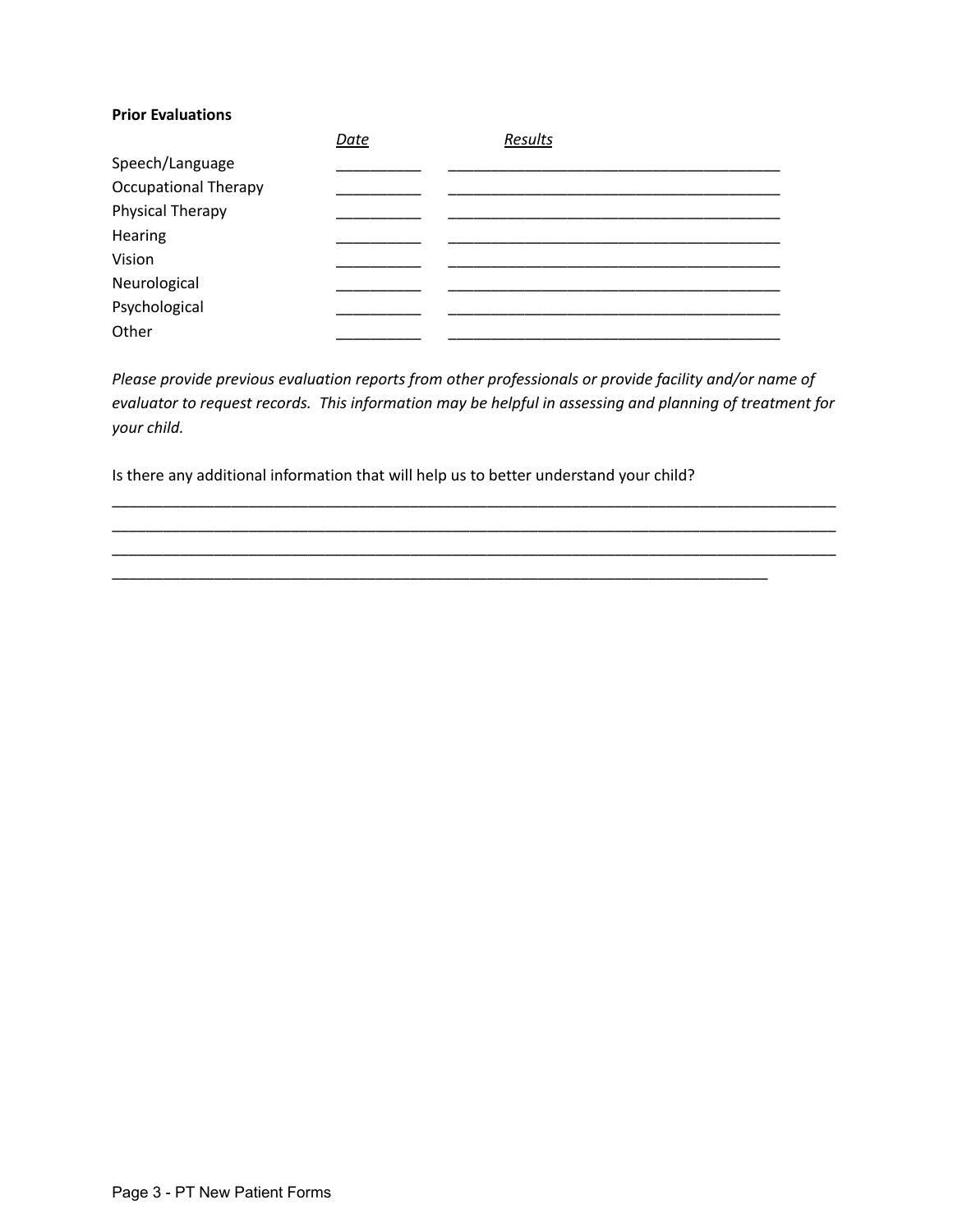## **DEVELOPMENTAL HISTORY**

| <b>Was/Does/Can Your Child?</b>                                                            | <b>Yes</b> | <b>No</b> | <b>Comments</b> |
|--------------------------------------------------------------------------------------------|------------|-----------|-----------------|
| "Floppy" as an infant?                                                                     |            |           |                 |
| "Stiff" as an infant?                                                                      |            |           |                 |
| Place one foot on each step when<br>ascending the stairs?                                  |            |           |                 |
| Place one foot on each step when<br>descending the stairs?                                 |            |           |                 |
| Need a railing and/or hold an<br>adult's hand when using stairs?                           |            |           |                 |
| Report being dizzy or afraid of<br>using the stairs or ladders on<br>playground equipment? |            |           |                 |
| Roll to either side to transition from<br>lying on his/her back to sitting up?             |            |           |                 |
| Complete a "sit-up" without help?                                                          |            |           |                 |
| Walk on his/her tiptoes frequently?                                                        |            |           |                 |
| Catch a ball thrown from 5 feet<br>away?                                                   |            |           |                 |
| Catch a ball thrown from 10 feet<br>away?                                                  |            |           |                 |
| Throw a ball to a target 5 feet<br>away?                                                   |            |           |                 |
| Throw a ball to a target 10 feet<br>away?                                                  |            |           |                 |
| Buckle self into a car seat or seat<br>belt?                                               |            |           |                 |
| Play hopscotch without help?                                                               |            |           |                 |
| Hop on one foot without help?                                                              |            |           |                 |
| Skip rope?                                                                                 |            |           |                 |
| Skip. alternating the leading leg<br>with each skip?                                       |            |           |                 |
| Limp when walking?                                                                         |            |           |                 |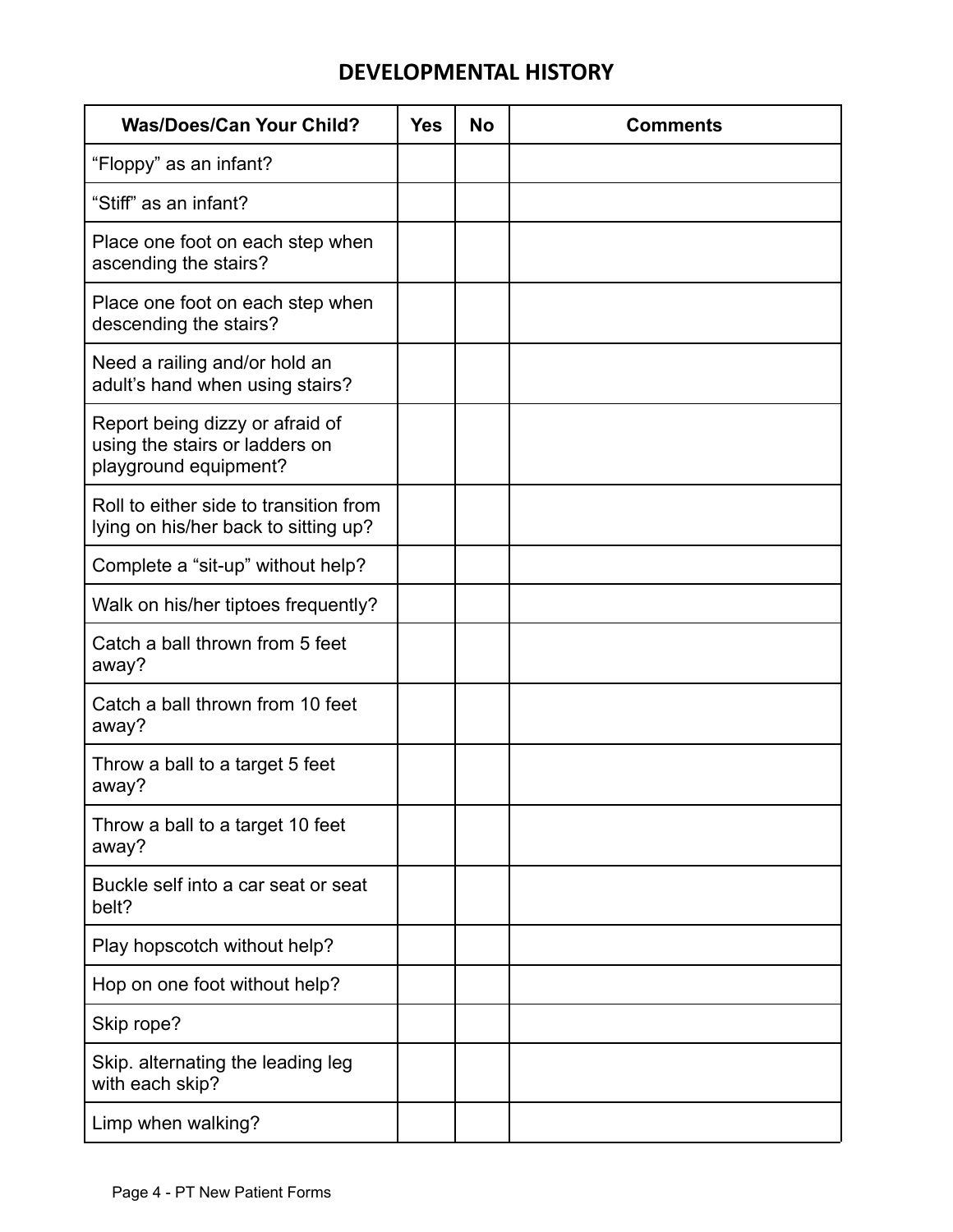| <b>Was/Does/Can Your Child?</b>                                                   | <b>Yes</b> | <b>No</b> | <b>Comments</b> |
|-----------------------------------------------------------------------------------|------------|-----------|-----------------|
| Limp when running?                                                                |            |           |                 |
| Bump into walls or objects in the<br>environment when walking?                    |            |           |                 |
| Jump down from the curb or a step?                                                |            |           |                 |
| Jump over an object 4 inches in<br>height?                                        |            |           |                 |
| Jump over an object 6 inches in<br>height?                                        |            |           |                 |
| Jump using both feet at the same<br>time?                                         |            |           |                 |
| Kick a ball without holding onto a<br>wall or support to keep his/her<br>balance? |            |           |                 |
| Safe when playing on a playscape<br>or playground equipment?                      |            |           |                 |
| Maintain pace with peers his/her<br>age during walking and running<br>tasks?      |            |           |                 |
| Work together with peers to carry an<br>object from one point to another?         |            |           |                 |
| Broken any bones or sprained any<br>joints?                                       |            |           |                 |
| Wear any orthotics or use any<br>braces?                                          |            |           |                 |

Please see next page for additional developmental history section.